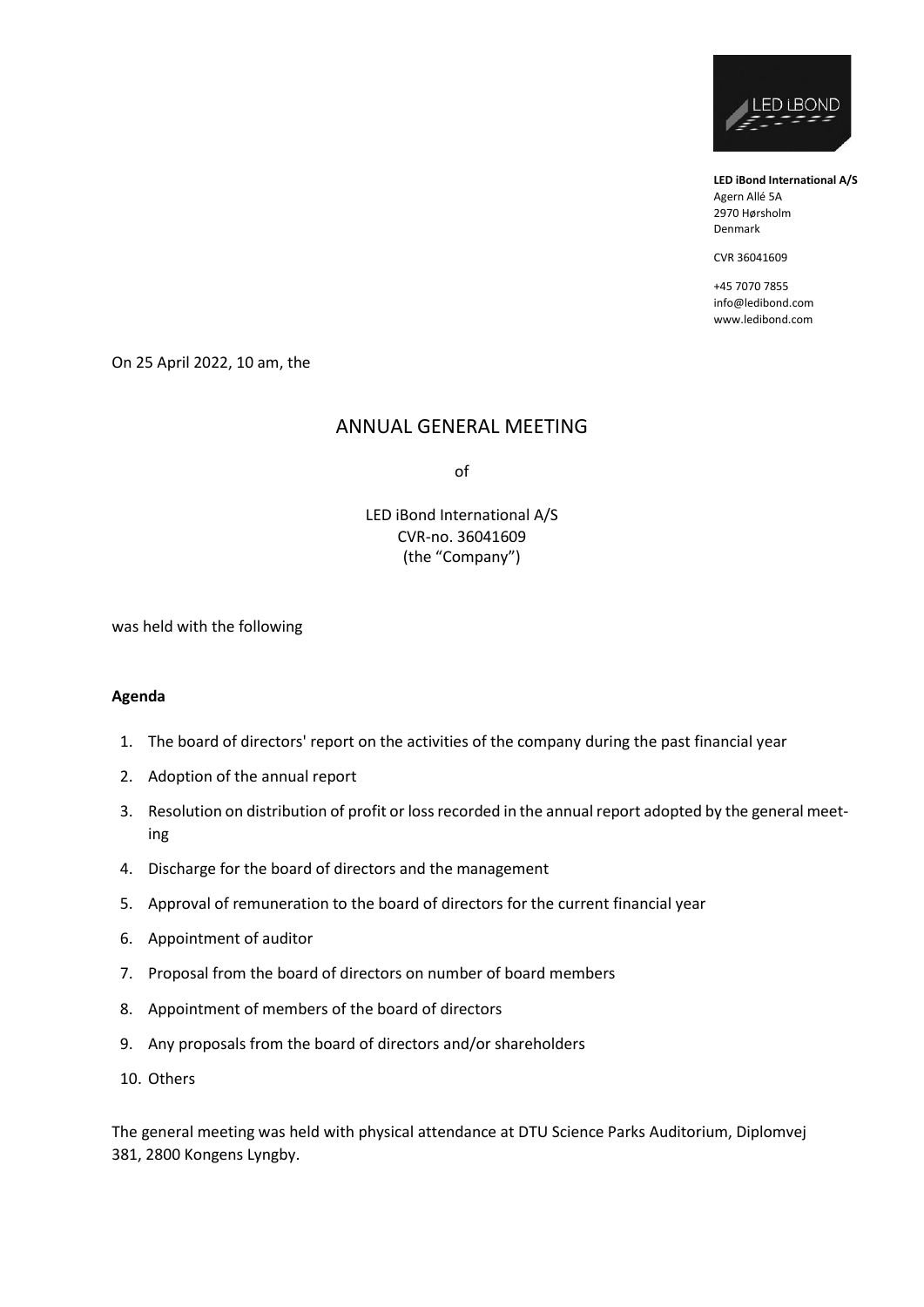

In accordance with section 5.6 of the articles of association, the Board of Directors had appointed attorney-at-law Peter Mollerup as chairperson of the general meeting.

Chairman of the Board, Michael Brag, welcomed the general meeting and then gave the floor to the chairperson of the meeting, who thanked for the appointment and stated the following:

- The general meeting was convened in time on April 3, 2022.
- The Company's share capital amounts to DKK 793,241.25 divided into shares of DKK 0.05, each of which giving one vote corresponding to a total of 15,864,825 votes.
- Shareholders representing nominally DKK 396,784.30 of the Company's share capital, corresponding to 50.02% of the capital og 7,935,686 votes, were present or represented by power of attorney at the general meeting.
- The chairperson stated that the general meeting was lawful and able to decide on the items on the agenda and asked the participants of the general meeting to submit any comments thereon. No comments were received.

# **Ad 1. The board of directors' report on the activities of the company during the past financial year**

The chairperson gave the floor to the chairman of the Board, who presented the board's report.

The report was noted.

## **Ad 2. Adoption of the annual report**

The chairperson gave the floor to the chairman of the board, Michael Brag, who reviewed the main figures of the annual report.

There was an opportunity to ask questions.

Question from Flemming Lindeløv: Does the Board have a financial plan if the initiatives launched do not succeed?

Answer from Michael Brag: Yes, the Board does. The Board is aware of the financial contingency, but details cannot be provided here at the AGM.

Approval of the annual report was put to the vote.

The annual report was approved unanimously.

# **Ad 3. Resolution on distribution of profit or loss recorded in the annual report adopted by the general meeting**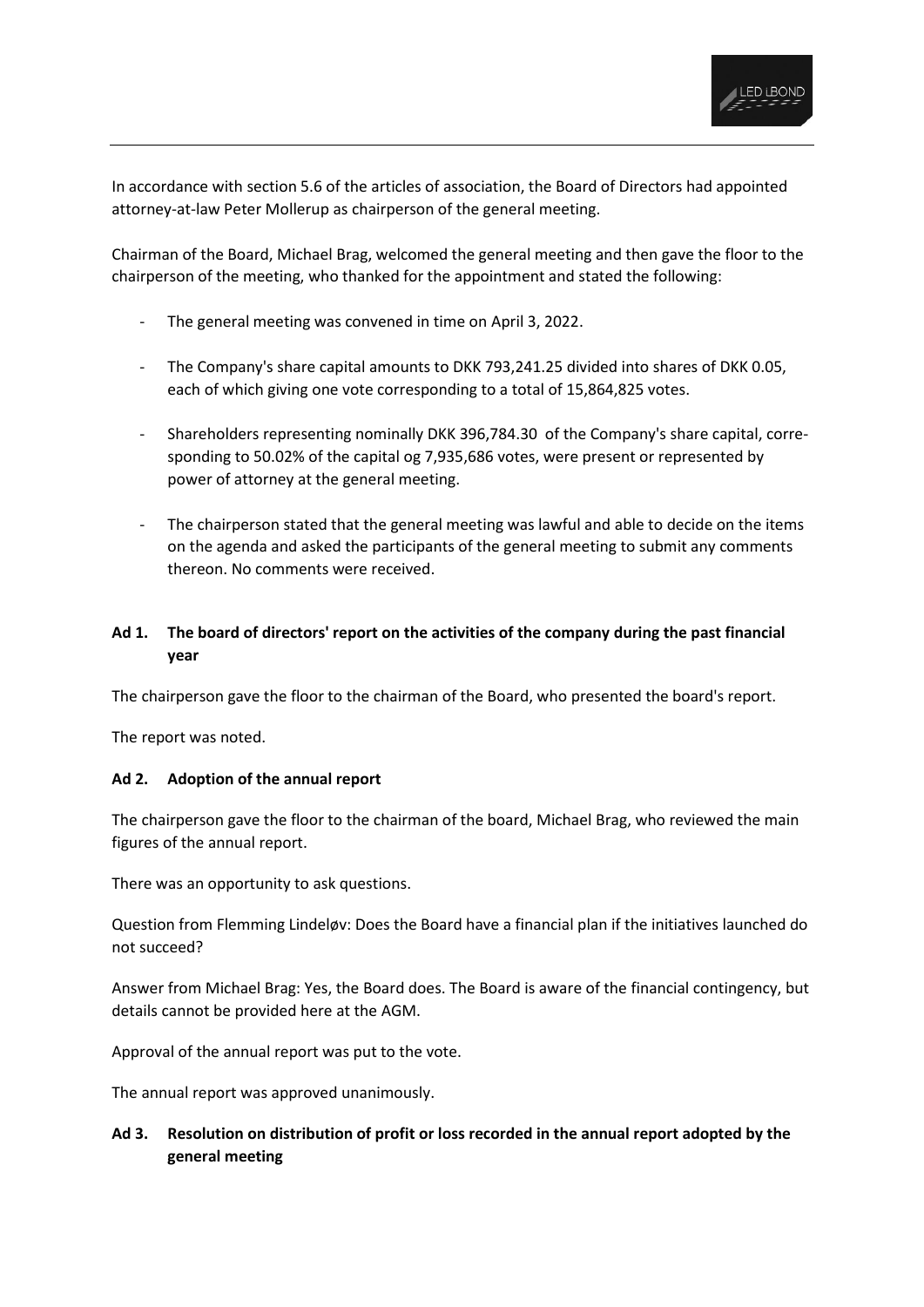

The chairperson explained the proposal to dispose of the profit for the year as stated in the annual report.

There was an opportunity to ask questions, after which the proposal was put to the vote.

The proposal was approved unanimously.

### **Ad 4. Discharge for the board of directors and the management**

The chairperson explained the proposal to grant discharge to the Board of Directors and the Executive Board.

There was an opportunity to ask questions, after which the proposal was put to the vote.

The proposal was approved unanimously.

### **Ad 5. Approval of remuneration to the board of directors for the current financial year**

The chairperson explained the remuneration proposed to the board of DKK 100,000 to each member of the board and DKK 300,000 to the chairman.

There was an opportunity to ask questions, after which approval of the remuneration was put to the vote.

The proposal was adopted unanimously.

### **Ad 6. Appointment of auditor**

Proposals had been made for election of BEIERHOLM, STATSAUTORISERET REVI-

SIONSPARTNERSELSKAB, CVR-no. 32895468, as the Company's auditor.

There was an opportunity to ask questions, after which the proposal was put to the vote.

The proposal was adopted unanimously.

### **Ad 7. Proposal from the board of directors on number of board members**

Proposals had been made that 5 members be elected to the Board of Directors and thus not 6 members (which is the maximum number according to the Articles of Association of the Company).

The chairperson gave the floor to the chairman of the board, Michael Brag, who thanked retiring board members Stig Poulsen and Lars Frederiksen.

There was an opportunity to ask questions, after which the proposal was put to written vote.

The proposal was approved by 1,800,926 in favour. There were 0 votes against and 6,134,760 blank votes.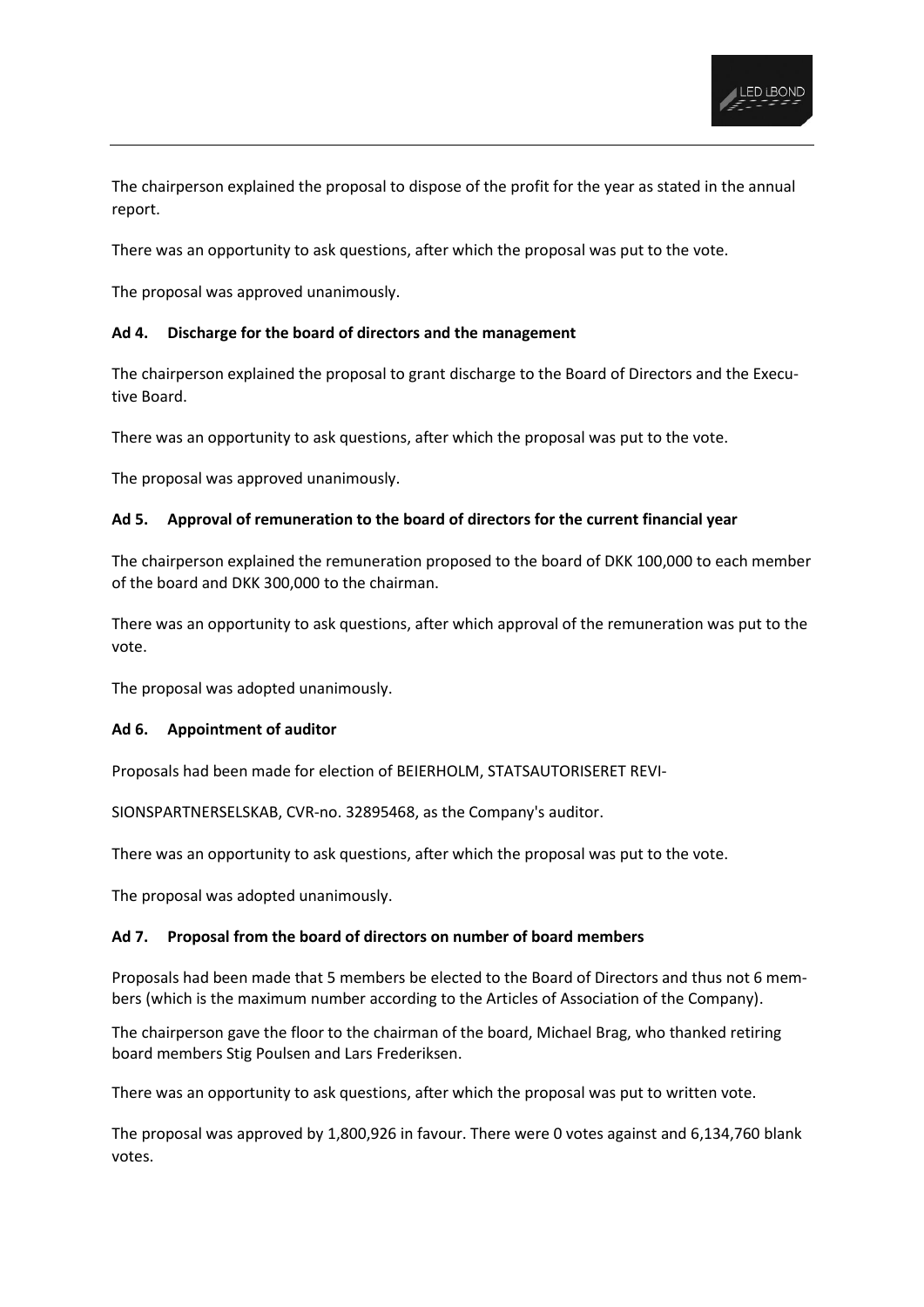

### **Ad 8. Appointment of members of the board of directors**

The following board members were up for re-election:

- Michael Brag
- Frederik Bruhn-Petersen
- Jan Dall Christensen
- Martin Kjær Hansen

In addition, Jeppe Tanggaard Jacobsen was proposed elected to the board.

At the general meeting, information was presented on the Board of Directors' other management positions.

The chairperson gave the floor to the chairman of the board, Michael Brag, who motivated the nomination of Jeppe Tanggaard Jacobsen.

No one else wished to stand for election.

There was an opportunity to ask questions, after which a written vote was taken.

All candidates were elected with 1,785,975 votes in favour. There were 0 votes against and 6,146,771 blank votes.

The board members up for re-election were thus re-elected and Jeppe Tanggaard Jacobsen elected for the board.

The board subsequently constituted itself with Michael Brag as chairman.

### **Ad 9. Any proposals from the board of directors and/or shareholders**

There was nothing further form the board nor the shareholders.

#### **Ad 10. Others**

It was decided to authorize the chairperson with right of substitution to apply for registration of adopted proposals with the Danish Business Authority.

There was an opportunity to ask questions.

Question from Flemming Lindeløv: Can we have a statement on management composition?

Answer from Michael Brag: Pia Stangerup will resign at the end of August 2022 at the latest. Carl Peter Nielsen will resign because the scope of the position has turned out to be larger than assumed at the time of recruitment. The Board has initiated a recruitment process.